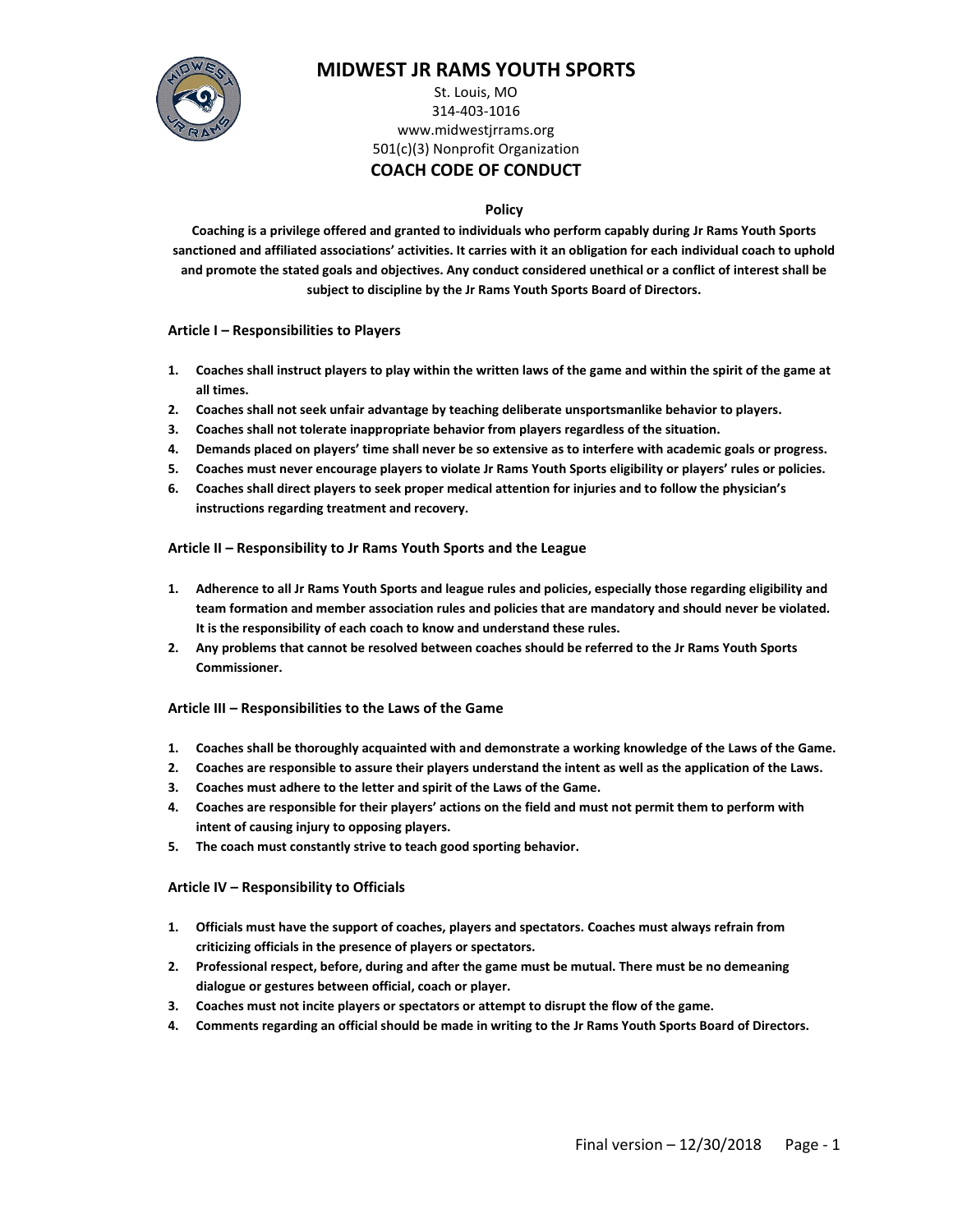

# **MIDWEST JR RAMS YOUTH SPORTS**

### St. Louis, MO 314-403-1016 www.midwestjrrams.org 501(c)(3) Nonprofit Organization **COACH CODE OF CONDUCT**

### **Article V – Responsibilities Regarding Scouting and Recruiting**

- **1. It is unethical for a player to be recruited or enticed from any Youth Sports League setting, either by his coach or any other coach, manager, player parent or team representative.**
- **2. When discussing the advantages of his/her organization, the coach has an obligation to be forthright and refrain from making derogatory remarks regarding other coaches, teams and organizations.**
- **3. It is unethical for any coach to make a statement to a prospective athlete which cannot be fulfilled; illegal to promise any kind of compensation or inducement for play; and immoral to deliver same.**
- **4. Coaches shall not scout any team, by any means whatsoever, except in regularly scheduled games.**

### **Article VI – Responsibility of Public Relations**

- **1. Coaches have a responsibility to promote the sport to the public. Comments and critiques of governing bodies, teams, coaches, players, parents or media must be positive and constructive.**
- **2. Coaches have the responsibility to assist their players in conducting themselves properly when in public, when representing their team, Jr Rams Youth Sports and the Youth Sports League.**
- **3. Coaches must not attempt to influence the Jr Rams Youth Sports, the Youth Sports League or other clubs/leagues in political or financial dealings outside the framework of their own rules and bylaws.**

### **Article VII – Other Responsibilities and Conduct Requirements**

- **1. The behavior of coaches must be such as to bring credit to themselves, the Jr Rams Youth Sports, the Youth Sports League and the sport itself.**
- **2. While the concept of rivalry is wholly embraced, it cannot take precedence over exemplary professional conduct.**
- **3. The attitude and conduct of the coach towards officials, players, spectators and coaches must be controlled and undemonstrative.**
- **4. It is unacceptable for a coach to have any verbal or physical altercation with an official, opposing coach or bench before, during or after the game.**
- **5. Coaches must use their influence on spectators that demonstrate intimidating and/or unacceptable behavior towards officials, player(s) and opposing team members.**
- **6. Coaches must be presentable at any Jr Rams Youth Sports functions. No sagging or skinny jeans; No dirty or sweat soaked clothing; no awful smells (alcohol, smoke, illegal substances, etc.); Nothing gang related.**
- **7. Coaching uniforms must be worn at all Jr Rams Youth Sports games. Jr Rams shirts must be worn during all practices and league social events.**
- **8. Coaches shall not smoke on the practice or playing field, or in the presence of a gathering of a team/squad.**
- **9. Coaches shall not possess or consume any alcoholic beverages or any illegal substance at any Jr Rams Youth Sports functions.**
- **10. Possession or selling of any illegal substances at any Jr Rams Youth Sports functions is prohibited and will be met with swift and permanent ban from coaching and a report will be filed with authorities.**
- **11. Coaches shall not possess any weapons at any Jr Rams Youth Sports functions.**
- **12. Coaches shall not impose their religious believes on any Jr Rams Youth Sports player, coach, or parent.**
- **13. I agree that any violations of the above may result in a verbal and/or written warning (1st offense); suspension (2nd offense); and or expulsion (3rd offense).**
- **14. I agree that severe violations may result in immediate suspension or expulsion by the Board of Directors.**